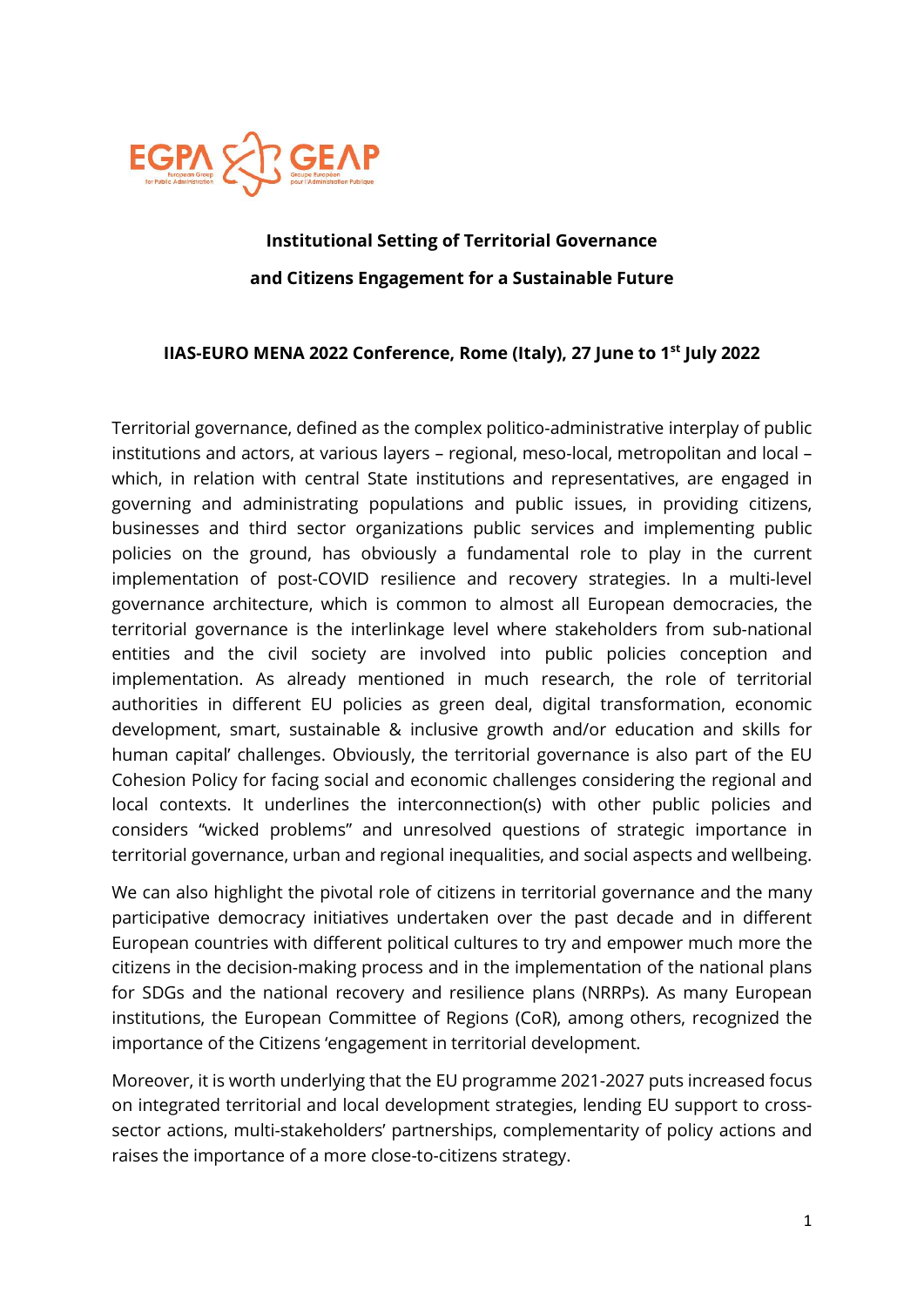Therefore, the present call-for-papers aims at inviting papers and discussion pieces (1-3 pages) addressing the following topics (non-exhaustive list):

- $\triangleright$  Analysing the political and legal frameworks, the PA reforms for encouraging the territorial governance and its efficiency and effectiveness in tackling important issues regarding recovery and sustainability issues;
- $\triangleright$  Defining the role of all territorial authorities (from appointed State representatives to elected democratic organs and their executives) in implementing the national recovery and resilience plans and the priorities for sustainability (SDGs); managing the territorial dynamics;
- Assessing territorial impacts and delineating policy boundaries of Recovery and Sustainability strategies/priorities;
- Analysing the transition from a "top-down" and standardised models of policymaking and implementation to more horizontal, territorialized and inclusive logics of regulation;
- $\triangleright$  Identifying actors engaged in the strategic plans for the territorial sustainable goals and defining the partnerships agreements between the institutional representatives in a territorial perspective;
- $\triangleright$  Studying practices and actions (with data-collection) for ground and place based objectives;
- $\triangleright$  Better exploring the ways for meso-governance to build-up sustainability strategies closer to the citizens and in close collaboration with meso-local and local human communities;
- $\triangleright$  Explore the place and role of citizens, and civil society, in territorial cohesion policy, recovery plans and sustainable development at the territorial level;
- $\triangleright$  Identifying interesting practices and innovative ways of cooperation between citizens and authorities at the territorial level of governance; addressing key issues for sustainability through the institutional programmes and networks of territorial managers with a focus on subsidiarity and participation as CEVEX, ECON, Covenant Mayors, EnercitEE, …;
- $\triangleright$  Better understanding the political momentum for action as well as changes in the legal frameworks to enhance cooperation between citizens and authorities in the future cohesion policy and national recovery and resilience plans (NRRPs).
- $\triangleright$  Ftc.

We warmly encourage scholars and practitioners to submit proposals for papers, casestudies discussion notes or even testimonies for this track on *Institutional Setting for* **Territorial Governance** organised during the **IIAS-EURO MENA 2022 Conference** on the theme: Next Generation Governance and Young Global Public Administration: Mobilizing People, Skills, Energies for a Sustainable New Normal.

Looking forward to welcoming you all in Rome for stimulating and enriching discussions!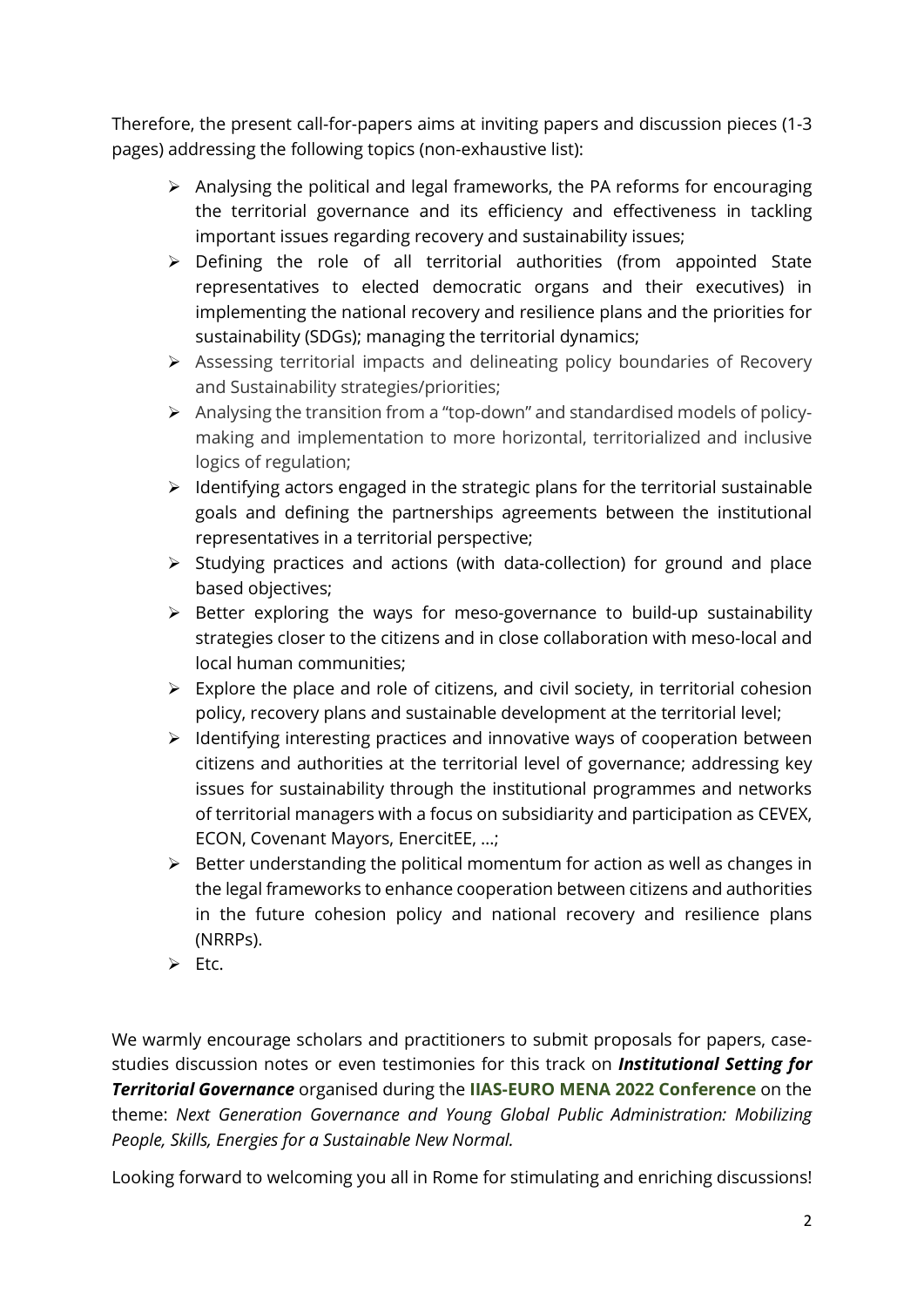## Chairpersons:

Prof Dr Jean-Michel Eymeri-Douzans Vice-Rector for IR at Sciences Po Toulouse (France) EGPA President Chair of EGPA PSG XVII: Sociology of State – Reforms and Resilience E-mail: jean-michel.eymeri-douzans@sciencespo-toulouse.fr; E-mail: egpa-president@iias-iisa.org

Prof. Dr Sabine Kuhlmann Professor Chair of Politics, Public Administration and Organisation University of Potsdam (Germany) Co-chair of EGPA PSG IV on Regional and Local Governance E-mail: sabine.kuhlmann@uni-potsdam.de

Dr Fabienne Maron IIAS Scientific Director & EGPA Executive Secretary (Belgium) Guest Lecturer - Faculty of Law and Political Science, URCA (France) E-mail: f.maron@iias-iisa.org

### References:

Bergström Tomas, Franzke Jochen, Kuhlmann Sabine, Wayenberg Ellen, 2021. The Future of Local Self-Government - European Trends in Autonomy, Innovations and Central-Local Relations, Palgrave Macmillan, Palgrave Studies in Sub-National Governance.

Bouckaert Geert, Kuhlmann Sabine, Schwab Christian, 2017. The Future of Local Government in Europe: Lessons from Research and Practice in 31 Countries. Berlin: Nomos/Ed. Sigma. LINK

Domorenok Ekaterina, Graziano Paolo, Polverari Laura, 2021. Policy integration, policy design and administrative capacities. Evidence from EU cohesion policy in Policy and Society, Volume 40, Issue 1, March 2021, pp. 58–78 DOI: LINK

European Committee of Regions (CoR) - Commission for Economic Policy ECON 2020. A territorial approach for the implementation of the SDGs in the EU – The role of the European Committee of the Regions - LINK

European Committee of Regions (CoR) - Commission for Citizenship, Governance, Institutional and External Affairs (CIVEX) 2021 - The Conference on the Future of Europe: